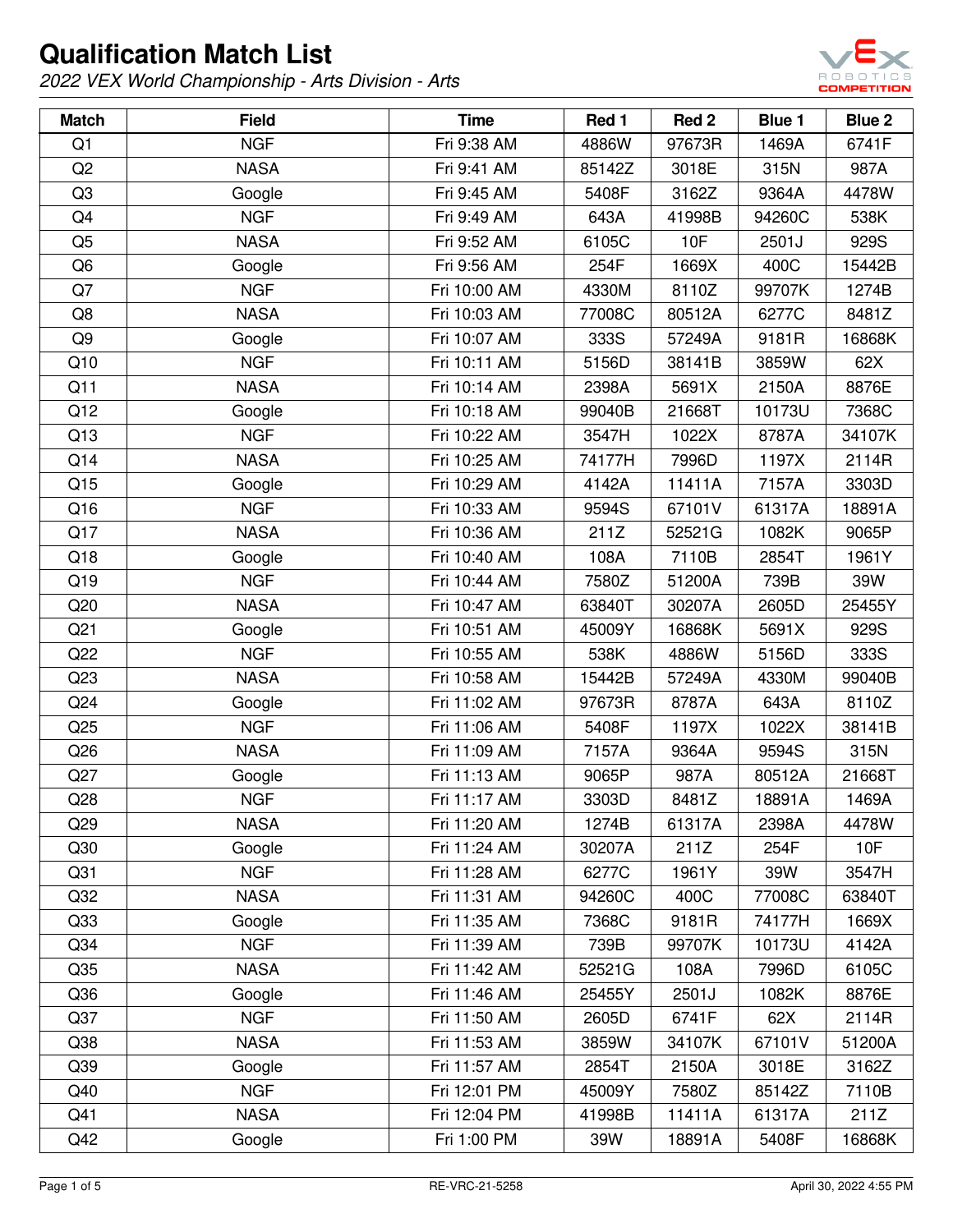

| <b>Match</b>    | <b>Field</b> | <b>Time</b> | Red 1  | Red 2  | <b>Blue 1</b> | Blue 2 |
|-----------------|--------------|-------------|--------|--------|---------------|--------|
| Q43             | <b>NGF</b>   | Fri 1:03 PM | 1469A  | 15442B | 333S          | 21668T |
| Q44             | <b>NASA</b>  | Fri 1:07 PM | 739B   | 3303D  | 7368C         | 97673R |
| Q45             | Google       | Fri 1:10 PM | 74177H | 38141B | 63840T        | 52521G |
| Q46             | <b>NGF</b>   | Fri 1:14 PM | 987A   | 9364A  | 9181R         | 3547H  |
| Q47             | <b>NASA</b>  | Fri 1:17 PM | 2114R  | 643A   | 5156D         | 108A   |
| Q48             | Google       | Fri 1:21 PM | 315N   | 1961Y  | 400C          | 10F    |
| Q49             | <b>NGF</b>   | Fri 1:25 PM | 9065P  | 3162Z  | 6741F         | 6277C  |
| Q50             | <b>NASA</b>  | Fri 1:28 PM | 1082K  | 4478W  | 2854T         | 7996D  |
| Q51             | Google       | Fri 1:32 PM | 3859W  | 8787A  | 7580Z         | 7157A  |
| Q52             | <b>NGF</b>   | Fri 1:35 PM | 62X    | 99040B | 11411A        | 67101V |
| Q53             | <b>NASA</b>  | Fri 1:39 PM | 2501J  | 99707K | 9594S         | 7110B  |
| Q54             | Google       | Fri 1:43 PM | 80512A | 8110Z  | 30207A        | 1197X  |
| Q55             | <b>NGF</b>   | Fri 1:46 PM | 1022X  | 25455Y | 45009Y        | 2150A  |
| Q56             | <b>NASA</b>  | Fri 1:50 PM | 929S   | 8876E  | 4886W         | 3018E  |
| Q57             | Google       | Fri 1:53 PM | 5691X  | 10173U | 85142Z        | 1274B  |
| Q58             | <b>NGF</b>   | Fri 1:57 PM | 254F   | 2605D  | 77008C        | 538K   |
| Q59             | <b>NASA</b>  | Fri 2:00 PM | 6105C  | 8481Z  | 57249A        | 94260C |
| Q60             | Google       | Fri 2:04 PM | 34107K | 1669X  | 4330M         | 4142A  |
| Q61             | <b>NGF</b>   | Fri 2:08 PM | 51200A | 2398A  | 41998B        | 2854T  |
| Q <sub>62</sub> | <b>NASA</b>  | Fri 2:11 PM | 4478W  | 2114R  | 987A          | 3303D  |
| Q63             | Google       | Fri 2:15 PM | 6277C  | 52521G | 99707K        | 97673R |
| Q64             | <b>NGF</b>   | Fri 2:18 PM | 400C   | 99040B | 3859W         | 643A   |
| Q65             | <b>NASA</b>  | Fri 2:22 PM | 16868K | 7996D  | 9065P         | 1022X  |
| Q66             | Google       | Fri 2:26 PM | 39W    | 10F    | 9364A         | 63840T |
| Q67             | <b>NGF</b>   | Fri 2:29 PM | 9181R  | 108A   | 5408F         | 2501J  |
| Q68             | <b>NASA</b>  | Fri 2:33 PM | 4886W  | 18891A | 38141B        | 1961Y  |
| Q69             | Google       | Fri 2:36 PM | 8876E  | 2605D  | 6105C         | 11411A |
| Q70             | <b>NGF</b>   | Fri 2:40 PM | 7157A  | 85142Z | 1082K         | 62X    |
| Q71             | <b>NASA</b>  | Fri 2:43 PM | 7368C  | 1274B  | 254F          | 315N   |
| Q72             | Google       | Fri 2:47 PM | 8481Z  | 211Z   | 2398A         | 45009Y |
| Q73             | <b>NGF</b>   | Fri 2:51 PM | 929S   | 67101V | 41998B        | 15442B |
| Q74             | <b>NASA</b>  | Fri 2:54 PM | 4330M  | 333S   | 7580Z         | 10173U |
| Q75             | Google       | Fri 2:58 PM | 21668T | 77008C | 57249A        | 8787A  |
| Q76             | <b>NGF</b>   | Fri 3:01 PM | 3547H  | 4142A  | 80512A        | 51200A |
| Q77             | <b>NASA</b>  | Fri 3:05 PM | 1197X  | 3162Z  | 5691X         | 739B   |
| Q78             | Google       | Fri 3:09 PM | 2150A  | 7110B  | 8110Z         | 1469A  |
| Q79             | <b>NGF</b>   | Fri 3:12 PM | 61317A | 5156D  | 25455Y        | 34107K |
| Q80             | <b>NASA</b>  | Fri 3:16 PM | 9594S  | 538K   | 30207A        | 74177H |
| Q81             | Google       | Fri 3:19 PM | 6741F  | 3018E  | 94260C        | 1669X  |
| Q82             | <b>NGF</b>   | Fri 3:23 PM | 63840T | 2114R  | 1274B         | 1022X  |
| Q83             | <b>NASA</b>  | Fri 3:26 PM | 6277C  | 2501J  | 85142Z        | 3859W  |
| Q84             | Google       | Fri 3:30 PM | 1082K  | 15442B | 9364A         | 16868K |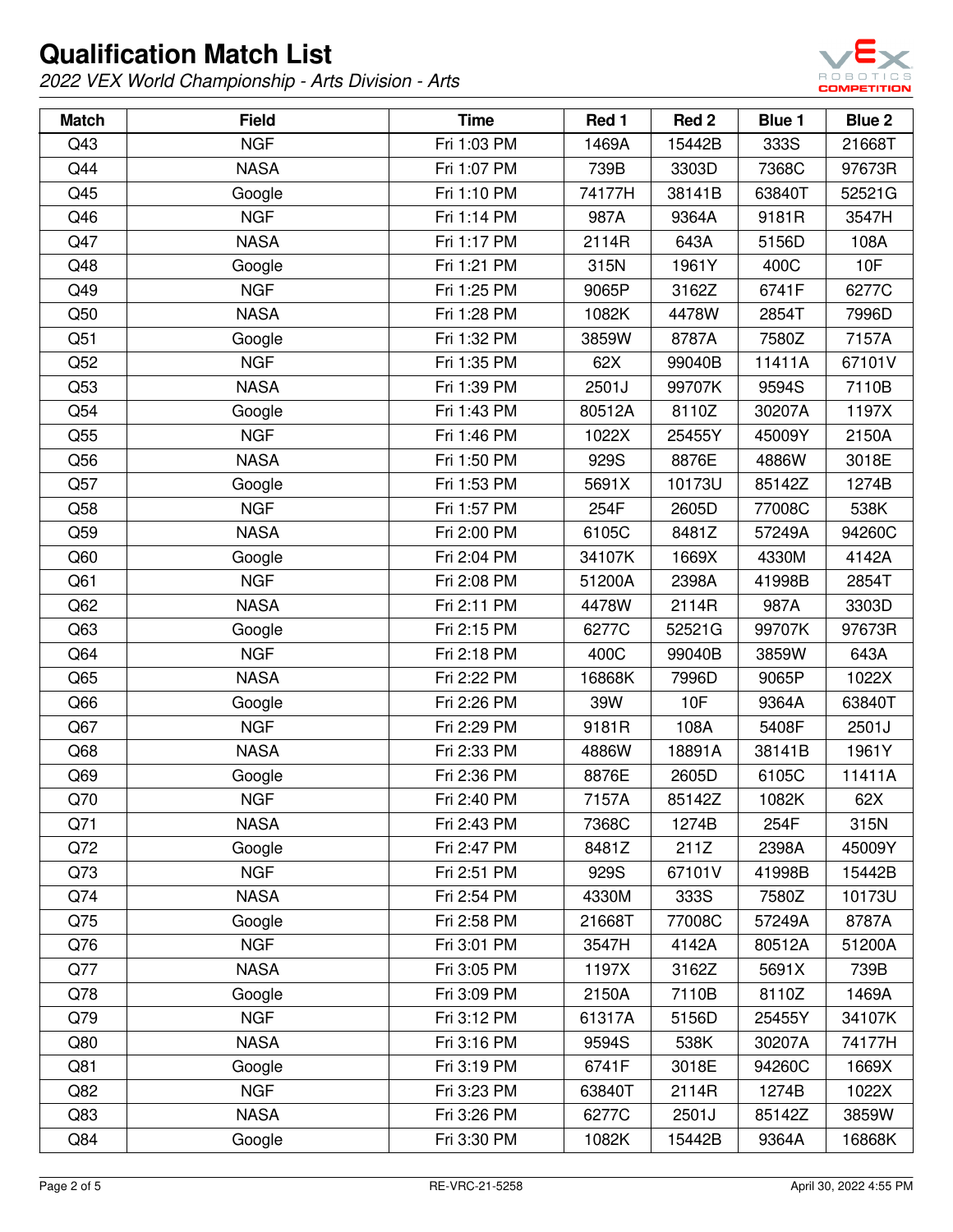

| <b>Match</b> | <b>Field</b> | <b>Time</b> | Red 1  | Red 2  | Blue 1 | Blue 2 |
|--------------|--------------|-------------|--------|--------|--------|--------|
| Q85          | <b>NGF</b>   | Fri 3:34 PM | 77008C | 7368C  | 9065P  | 1961Y  |
| Q86          | <b>NASA</b>  | Fri 3:37 PM | 2854T  | 38141B | 2605D  | 4330M  |
| Q87          | Google       | Fri 3:41 PM | 99707K | 254F   | 8481Z  | 987A   |
| Q88          | <b>NGF</b>   | Fri 3:44 PM | 1469A  | 57249A | 7580Z  | 4142A  |
| Q89          | <b>NASA</b>  | Fri 3:48 PM | 643A   | 18891A | 45009Y | 8876E  |
| Q90          | Google       | Fri 3:52 PM | 315N   | 333S   | 929S   | 7996D  |
| Q91          | <b>NGF</b>   | Fri 3:55 PM | 30207A | 94260C | 5156D  | 21668T |
| Q92          | <b>NASA</b>  | Fri 3:59 PM | 8787A  | 739B   | 108A   | 67101V |
| Q93          | Google       | Fri 4:02 PM | 1669X  | 6105C  | 5691X  | 211Z   |
| Q94          | <b>NGF</b>   | Fri 4:06 PM | 3303D  | 1197X  | 2398A  | 6741F  |
| Q95          | <b>NASA</b>  | Fri 4:09 PM | 61317A | 7157A  | 99040B | 97673R |
| Q96          | Google       | Fri 4:13 PM | 80512A | 7110B  | 10F    | 3018E  |
| Q97          | <b>NGF</b>   | Fri 4:17 PM | 41998B | 9181R  | 400C   | 34107K |
| Q98          | <b>NASA</b>  | Fri 4:20 PM | 39W    | 62X    | 9594S  | 3162Z  |
| Q99          | Google       | Fri 4:24 PM | 4478W  | 2150A  | 52521G | 4886W  |
| Q100         | <b>NGF</b>   | Fri 4:27 PM | 10173U | 74177H | 51200A | 8110Z  |
| Q101         | <b>NASA</b>  | Fri 4:31 PM | 25455Y | 538K   | 5408F  | 11411A |
| Q102         | Google       | Fri 4:35 PM | 3547H  | 929S   | 8481Z  | 21668T |
| Q103         | <b>NGF</b>   | Fri 4:38 PM | 8876E  | 987A   | 77008C | 38141B |
| Q104         | <b>NASA</b>  | Fri 4:42 PM | 85142Z | 2398A  | 7368C  | 15442B |
| Q105         | Google       | Fri 4:45 PM | 9364A  | 4330M  | 1961Y  | 1197X  |
| Q106         | <b>NGF</b>   | Fri 4:49 PM | 7580Z  | 94260C | 80512A | 1082K  |
| Q107         | <b>NASA</b>  | Fri 4:52 PM | 1274B  | 2854T  | 99040B | 3303D  |
| Q108         | Google       | Fri 4:56 PM | 97673R | 108A   | 2605D  | 3162Z  |
| Q109         | <b>NGF</b>   | Fri 5:00 PM | 16868K | 2501J  | 1669X  | 643A   |
| Q110         | <b>NASA</b>  | Fri 5:03 PM | 8110Z  | 34107K | 9065P  | 254F   |
| Q111         | Google       | Fri 5:07 PM | 11411A | 63840T | 7110B  | 4886W  |
| Q112         | <b>NGF</b>   | Fri 5:10 PM | 9594S  | 2114R  | 2150A  | 6105C  |
| Q113         | <b>NASA</b>  | Fri 5:14 PM | 3859W  | 739B   | 74177H | 61317A |
| Q114         | Google       | Fri 5:18 PM | 18891A | 10173U | 25455Y | 4478W  |
| Q115         | <b>NGF</b>   | Fri 5:21 PM | 5691X  | 315N   | 6741F  | 5156D  |
| Q116         | <b>NASA</b>  | Fri 5:25 PM | 1469A  | 62X    | 211Z   | 8787A  |
| Q117         | Google       | Fri 5:28 PM | 7996D  | 67101V | 538K   | 3547H  |
| Q118         | <b>NGF</b>   | Fri 5:32 PM | 1022X  | 400C   | 99707K | 39W    |
| Q119         | <b>NASA</b>  | Fri 5:35 PM | 51200A | 10F    | 5408F  | 52521G |
| Q120         | Google       | Fri 5:39 PM | 4142A  | 333S   | 41998B | 6277C  |
| Q121         | <b>NGF</b>   | Fri 5:43 PM | 3018E  | 45009Y | 57249A | 7157A  |
| Q122         | <b>NASA</b>  | Fri 5:46 PM | 30207A | 9181R  | 85142Z | 97673R |
| Q123         | Google       | Fri 5:50 PM | 3162Z  | 8876E  | 2114R  | 99040B |
| Q124         | <b>NGF</b>   | Fri 5:53 PM | 929S   | 34107K | 80512A | 9594S  |
| Q125         | <b>NASA</b>  | Fri 5:57 PM | 10173U | 1669X  | 2605D  | 3859W  |
| Q126         | Google       | Fri 6:01 PM | 8787A  | 315N   | 2398A  | 63840T |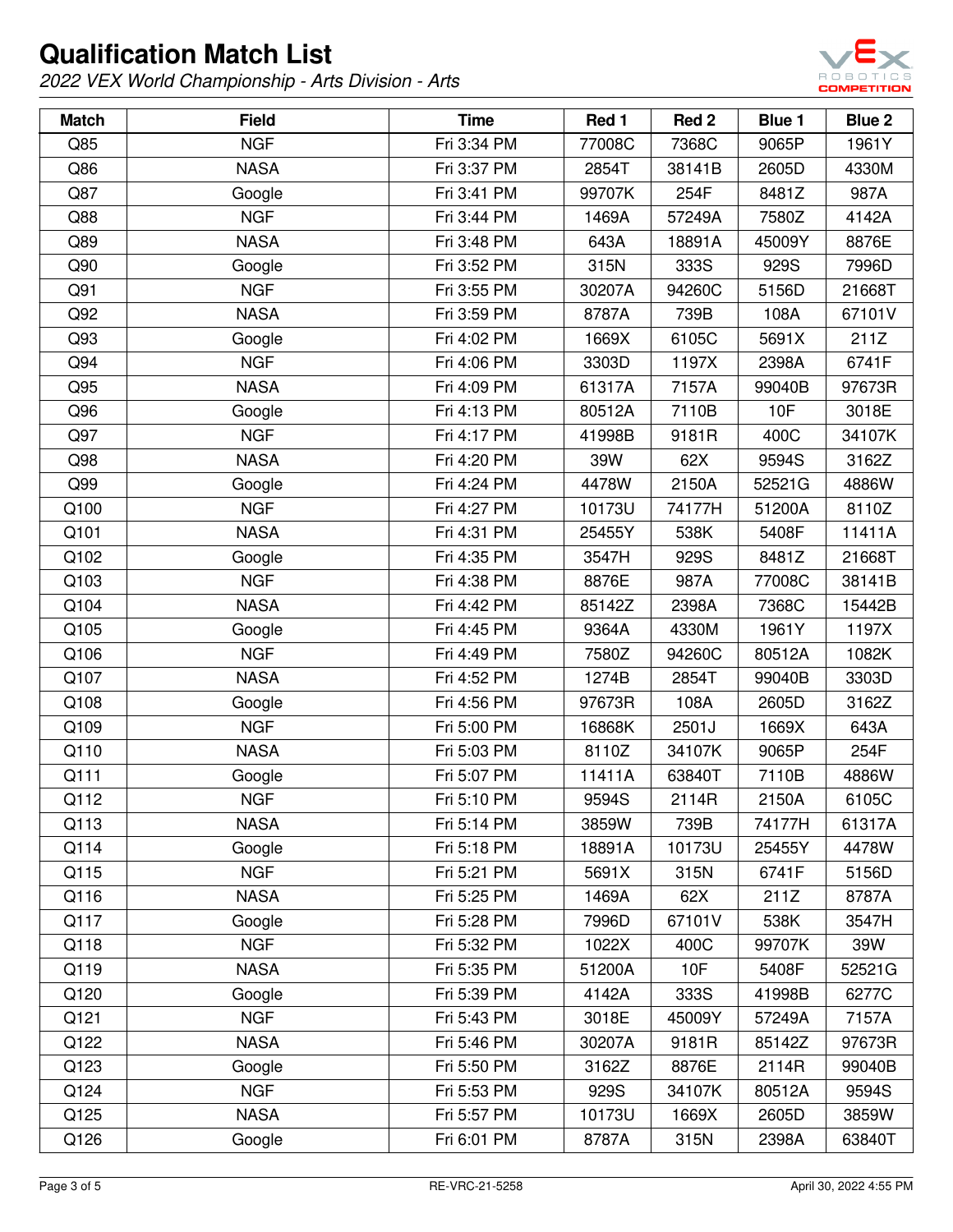

| <b>Match</b> | <b>Field</b> | <b>Time</b> | Red 1  | Red <sub>2</sub> | Blue 1 | Blue 2 |
|--------------|--------------|-------------|--------|------------------|--------|--------|
| Q127         | <b>NGF</b>   | Fri 6:04 PM | 21668T | 538K             | 61317A | 8110Z  |
| Q128         | <b>NASA</b>  | Fri 6:08 PM | 4478W  | 94260C           | 99707K | 16868K |
| Q129         | Google       | Fri 6:11 PM | 211Z   | 7996D            | 4886W  | 2501J  |
| Q130         | <b>NGF</b>   | Fri 6:15 PM | 987A   | 1022X            | 4142A  | 74177H |
| Q131         | <b>NASA</b>  | Fri 6:18 PM | 5408F  | 1082K            | 6105C  | 77008C |
| Q132         | Google       | Fri 6:22 PM | 3303D  | 3018E            | 9181R  | 6277C  |
| Q133         | <b>NGF</b>   | Fri 6:26 PM | 41998B | 57249A           | 25455Y | 10F    |
| Q134         | <b>NASA</b>  | Fri 6:29 PM | 7157A  | 38141B           | 1274B  | 67101V |
| Q135         | Google       | Fri 6:33 PM | 643A   | 7368C            | 1469A  | 39W    |
| Q136         | <b>NGF</b>   | Fri 6:36 PM | 4330M  | 7110B            | 3547H  | 52521G |
| Q137         | <b>NASA</b>  | Fri 6:40 PM | 1197X  | 254F             | 18891A | 333S   |
| Q138         | Google       | Fri 6:44 PM | 2854T  | 6741F            | 30207A | 45009Y |
| Q139         | <b>NGF</b>   | Fri 6:47 PM | 5156D  | 2150A            | 15442B | 8481Z  |
| Q140         | <b>NASA</b>  | Fri 6:51 PM | 9065P  | 7580Z            | 11411A | 400C   |
| Q141         | Google       | Fri 6:54 PM | 9364A  | 5691X            | 51200A | 108A   |
| Q142         | <b>NGF</b>   | Fri 6:58 PM | 1961Y  | 62X              | 739B   | 929S   |
| Q143         | <b>NASA</b>  | Sat 8:15 AM | 9594S  | 2605D            | 3018E  | 21668T |
| Q144         | Google       | Sat 8:18 AM | 3859W  | 6105C            | 25455Y | 8110Z  |
| Q145         | <b>NGF</b>   | Sat 8:22 AM | 4142A  | 8787A            | 94260C | 9181R  |
| Q146         | <b>NASA</b>  | Sat 8:26 AM | 67101V | 16868K           | 85142Z | 211Z   |
| Q147         | Google       | Sat 8:29 AM | 1197X  | 4886W            | 7157A  | 7368C  |
| Q148         | <b>NGF</b>   | Sat 8:33 AM | 38141B | 643A             | 10173U | 30207A |
| Q149         | <b>NASA</b>  | Sat 8:37 AM | 8481Z  | 99040B           | 34107K | 6741F  |
| Q150         | Google       | Sat 8:40 AM | 11411A | 39W              | 7996D  | 77008C |
| Q151         | <b>NGF</b>   | Sat 8:44 AM | 6277C  | 2398A            | 9364A  | 254F   |
| Q152         | <b>NASA</b>  | Sat 8:48 AM | 3547H  | 9065P            | 18891A | 739B   |
| Q153         | Google       | Sat 8:51 AM | 45009Y | 99707K           | 2114R  | 10F    |
| Q154         | <b>NGF</b>   | Sat 8:55 AM | 5408F  | 80512A           | 61317A | 8876E  |
| Q155         | <b>NASA</b>  | Sat 8:59 AM | 3303D  | 7110B            | 3162Z  | 1022X  |
| Q156         | Google       | Sat 9:02 AM | 1961Y  | 538K             | 7580Z  | 2150A  |
| Q157         | <b>NGF</b>   | Sat 9:06 AM | 1274B  | 1082K            | 57249A | 108A   |
| Q158         | <b>NASA</b>  | Sat 9:10 AM | 74177H | 15442B           | 2854T  | 5691X  |
| Q159         | Google       | Sat 9:13 AM | 51200A | 63840T           | 4330M  | 97673R |
| Q160         | <b>NGF</b>   | Sat 9:17 AM | 52521G | 41998B           | 2501J  | 315N   |
| Q161         | <b>NASA</b>  | Sat 9:21 AM | 400C   | 4478W            | 333S   | 62X    |
| Q162         | Google       | Sat 9:24 AM | 5156D  | 1469A            | 1669X  | 987A   |
| Q163         | <b>NGF</b>   | Sat 9:28 AM | 85142Z | 25455Y           | 9364A  | 9065P  |
| Q164         | <b>NASA</b>  | Sat 9:32 AM | 99040B | 2398A            | 4142A  | 5408F  |
| Q165         | Google       | Sat 9:35 AM | 67101V | 21668T           | 254F   | 1022X  |
| Q166         | <b>NGF</b>   | Sat 9:39 AM | 7110B  | 2114R            | 538K   | 38141B |
| Q167         | <b>NASA</b>  | Sat 9:43 AM | 929S   | 6741F            | 11411A | 10173U |
| Q168         | Google       | Sat 9:46 AM | 10F    | 18891A           | 7996D  | 94260C |